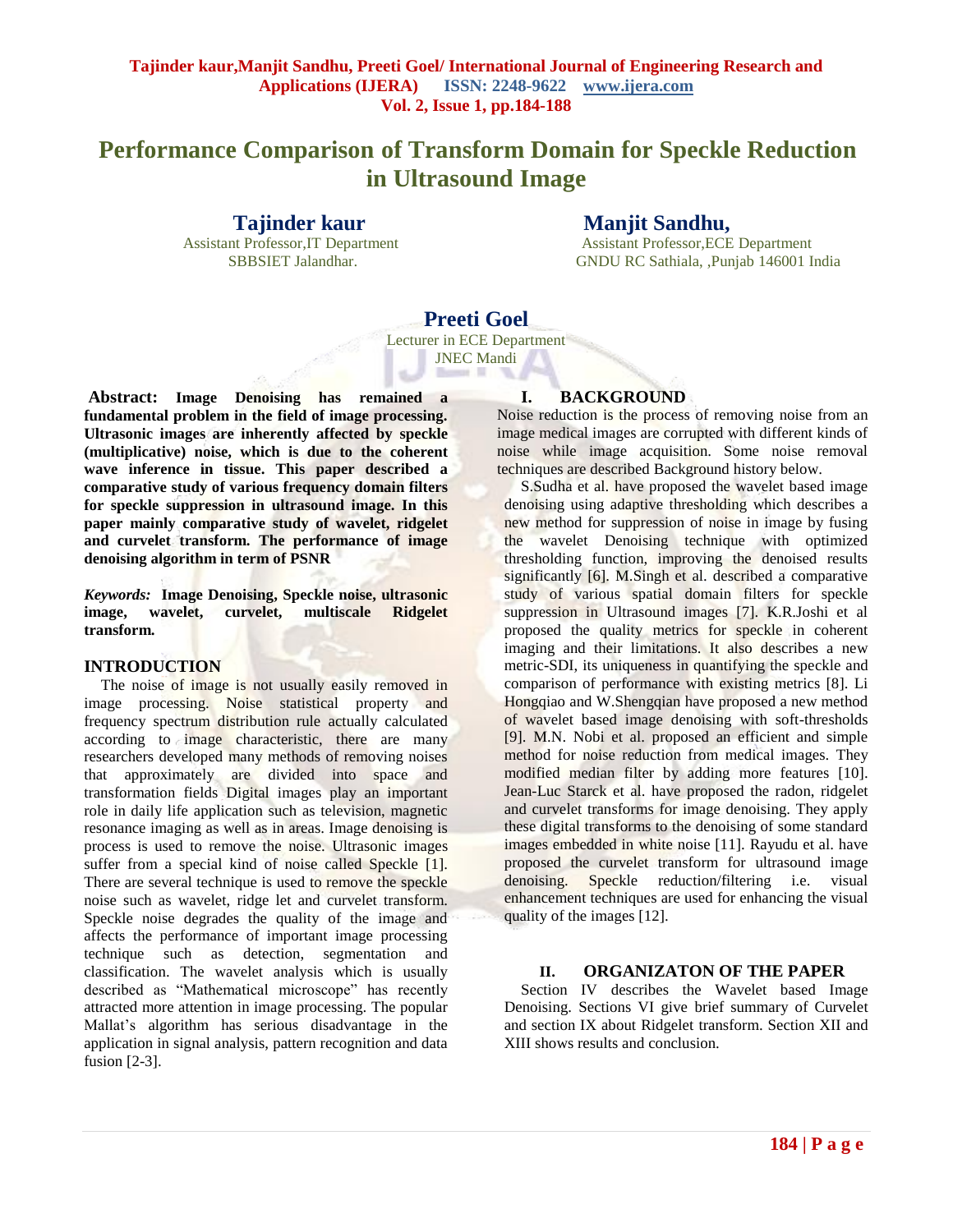#### **III. WAVELET BASED IMAGE DENOISING**

Wavelets are basically mathematical functions which break up the data into different frequency components, and then we study each component with a resolution matched to its scale [19]. Wavelets are the better technique to handle the different type of noises which is present in an image [4].Wavelets, although good at representing point discontinuities, are not good at representing edge discontinuities A comparative study between wavelet coefficient shrinkage filter and several standard speckle filters that are being largely used for speckle noise suppression which shows that the waveletbased approach is deployed among the best for speckle removal [7] [8]. The wavelet decomposition of an image is done as follows: In the first level of decomposition, the image is split into 4subbands, namely the HH, HL, LH and LL sub bands as shown in Figure 2. The HH sub band gives the diagonal details of the image; the HL sub band gives the horizontal features while the LH subband represents the vertical structures[5][6]. The LL subband is the low resolution residual consisting of low frequency components and it is this subband which is further split at higher levels of decomposition [13].

| LL3             | H <sub>L3</sub> |                 |     |  |
|-----------------|-----------------|-----------------|-----|--|
|                 | LH3   HH3       | HL2             |     |  |
| L <sub>H2</sub> |                 | HH <sub>2</sub> | LH1 |  |
|                 |                 |                 |     |  |
| LH1             |                 |                 | HH1 |  |
|                 |                 |                 |     |  |
|                 |                 |                 |     |  |

#### Figure 1: **Decomposition of image**

#### **IV. WAVELET BASED NOISE THRESHOLDING ALGORITHM**

All the wavelet filters use wavelet thresholding operation for de-noising [14]-[20]-[21]. The basic Procedure for all thresholding method is as follows:

• Calculate the DWT of the image.

•Threshold the wavelet coefficients (Threshold may be universal or sub band adaptive)

• Compute the IDWT to get the denoised estimate.

• There are two thresholding functions frequently used, i.e. a hard threshold, a soft threshold.



**Figure** 2: Diagram of wavelet transform

V. BRIEF DESCRIPTION OF CURVELET Curvelet are initially introduced by E.J Candes and

D.L.Donoho. In recent year there is new multiscale transform based on wavelet transform called curvelet transform. Curvelet transform has been developed to overcome the limitations of wavelet and Gabor filters. Curvelet transform is a special member of the multiscale geometric transforms. [22, 15, 16] Basically, Curvelet transform extends the ridgelet transform to multiple scale analysis. The digital curvelet transform is implemented using the fast discrete curvelet transform. The image and curvelet are transformed into fourier domain, then the convolution of the curvelet with the image in spatial domain becomes the product in fourier domain. Finally the curvelet coefficients are obtained by applying inverse fouier transform on thr spectral product. Recently, Starck et al. [18] showed that "a trous" subband

Filtering algorithm [17] is especially well-adapted to the needs of the digital Curvelet transform.

## **VI. CURVELET TRANSFORM ALGORITHM**

Starck et al. [18] presented a sketch of the discrete Curvelet transform algorithm:

- 1. apply the `a trous algorithm with *J* scales [17];
- 2. set  $B_1 = B_{\min}$ ;
- 3. for  $j = 1, ..., J$  do

*Bj* and apply the digital ridgelet transform to each block;

- ii) if *j* modulo 2 = 1 then  $B_{j+1} = 2B_j$ ;
- iii) else  $B_{j+1} = B_j$ ;

Note that the coarse description of the image  $c_j$  is not processed. Fig. 3 gives an overview of the organization of the algorithm. Extensive literature of Curvelet Transform theory can be

i) partition the subband  $\omega_j$  with a block size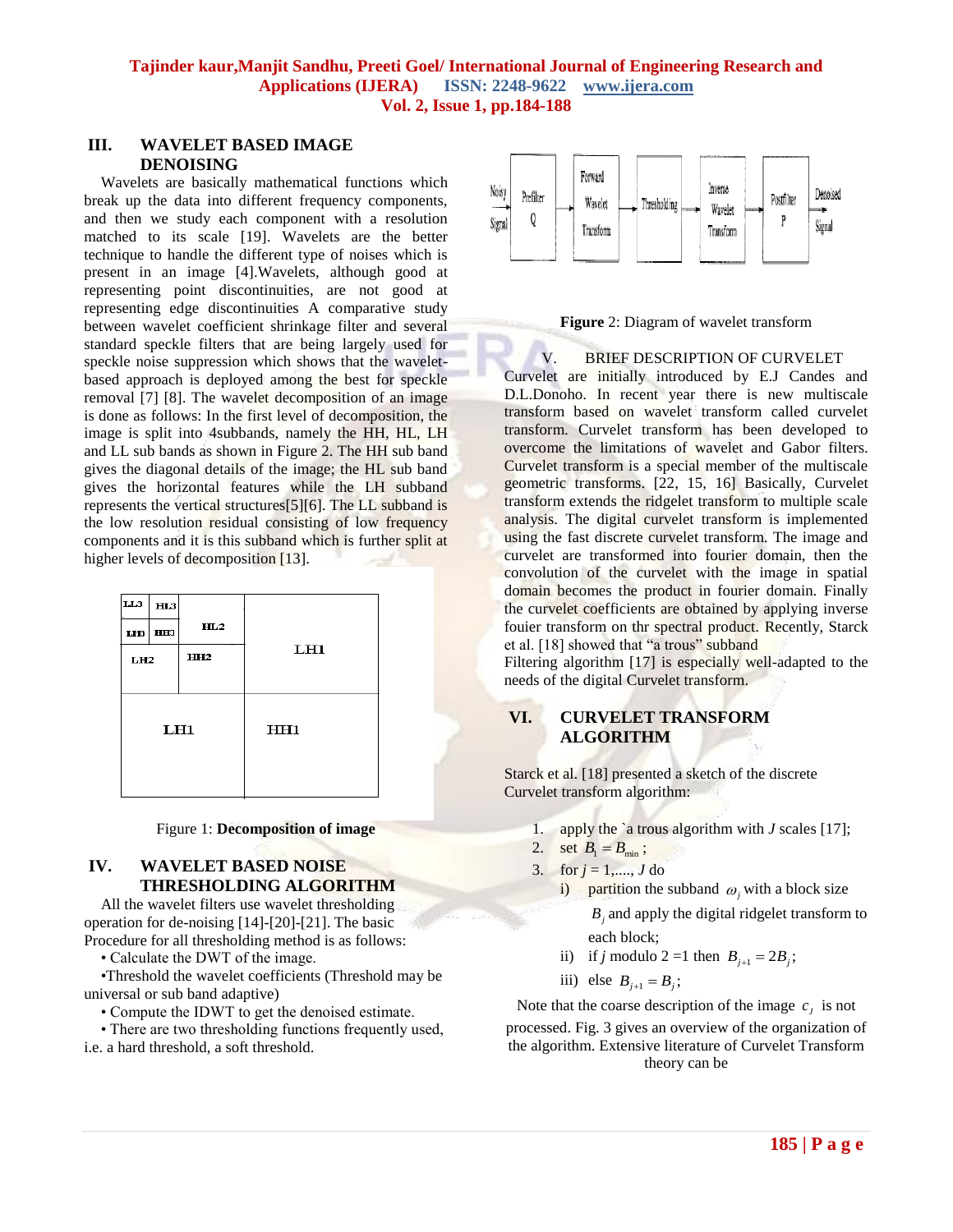

## **VII. RESULTS OF CURVLET**





#### VIII. RIDGLET TRANSFORM(RT)

Ridgelet analysis was developed by E.J. Candes and D.L Donoho [23, 24] for solving important problems such as constructing netural networks or approximating and estimating multivariate functions by linear combinations of ridge functions. Ridegelet transform is a new multiscale representation for functions on continuous spaces that have some discontinuities along lines.wavelet are good to represent the point singularities and ridgelets repress.

Basic algorithm for discrete radon transform is as follows. 1. Compute the two-dimensional Fast Fourier Transform (FFT) of function *f.*

2.Using an interpolation scheme, substitute the sampled values of the Fourier transform obtained on the square

lattice with sampled values of  $\hat{f}$  on a polar lattice: that is, on a lattice where the points fall on lines through the origin.

3. Compute the one-dimensional Inverse Fast Fourier Transform (IFFT) on each line; i.e., for each value of the angular parameter.

## **IX. DISCRETE RIDGELET TRANSFORM(DRT)**

A continuous ridgelet transform is calculated by applying 1D wavelet transform to the slices of radon transform  $R_f(\theta,.)$ . In radon transform a famous projection-slice theorem is used

$$
\hat{f}(\omega \cos \theta, \omega \sin \theta) = \int R_f(\theta, t) e^{-2\pi i \omega x} dt
$$
\n(1)

 $\overline{a}$ 

This theorem says that the Radon transform can be obtained by applying the one-dimensional inverse Fourier transform to the two-dimensional Fourier transform of function restricted to radial lines through the origin





## **XI RESULT OF RIDGELET TRANSFORM**



## **X. RESULTS**

The PSNR for all three transforms is tabulated. The PSNR values using Multiscale Ridgelet are better. In some cases the Curvelet gives better PSNR. The PSNR in Wavelet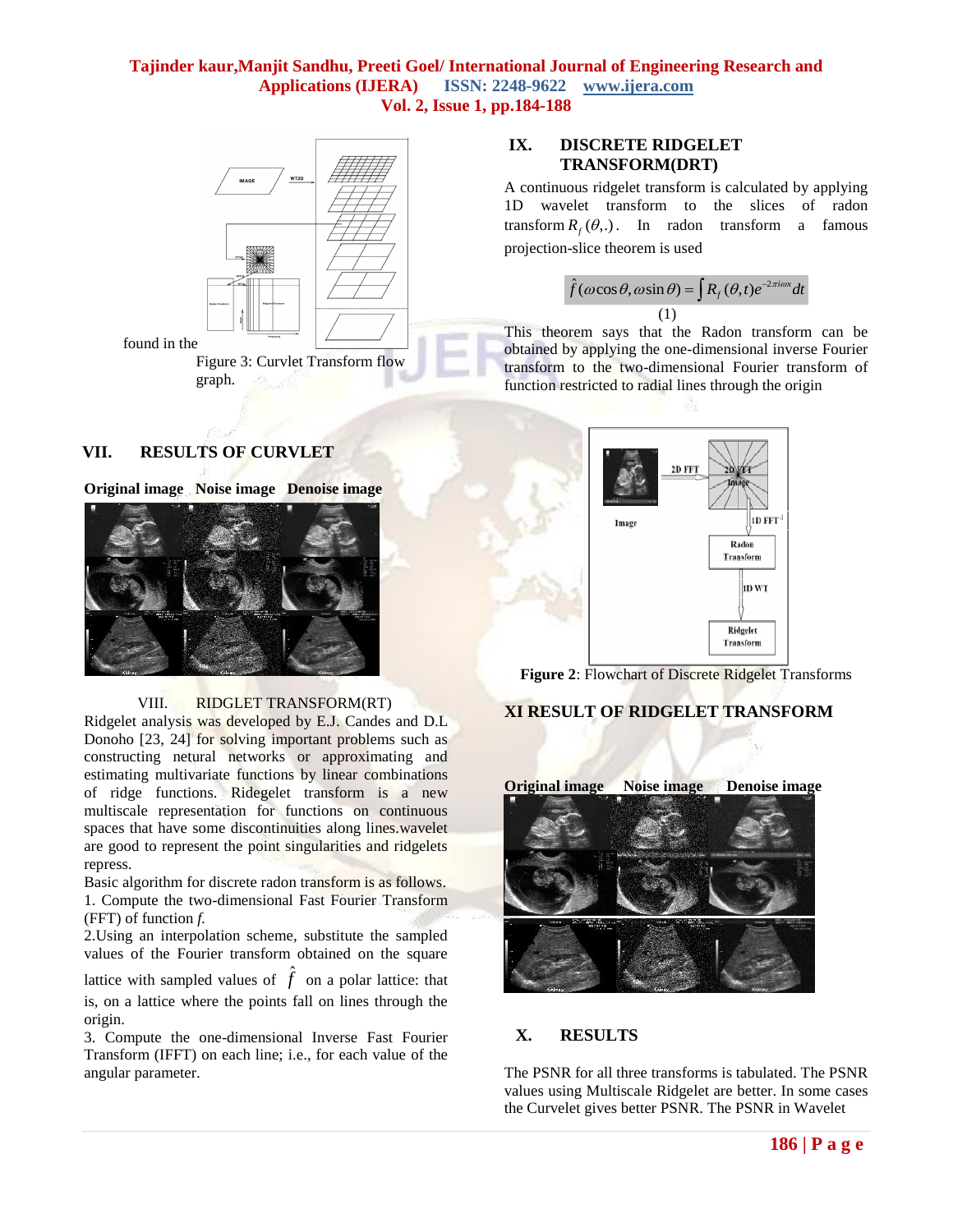| <b>Image No.</b> | <b>Wavelets</b> | <b>Curvelet</b> | <b>Multiscale</b><br><b>Ridgelet</b> |
|------------------|-----------------|-----------------|--------------------------------------|
|                  | 27.5            | 34.74           | 34.81                                |
| 2                | 24.88           | 35.15           | 33.52                                |
| 3                | 18.57           | 25.80           | 23.76                                |
|                  | 33.73           | 39.05           | 41.19                                |
| 5                | 15.42           | 20.25           | 17.9                                 |

**TABLE I**: DENOISING RESULTS OF VARIOUS METHODS IN TERMS OF PSNR UNDER SPECKLE NOISE OF 0.01 **VARIANCE** 

| Image<br>No. | <b>Wavelets</b> | <b>Curvelet</b> | <b>Multiscale</b><br><b>Ridgelet</b> |
|--------------|-----------------|-----------------|--------------------------------------|
|              | 26.89           | 30.98           | 32.4                                 |
| 2            | 23.64           | 32.05           | 29.81                                |
| 3            | 17.69           | 24.58           | 21.6                                 |
| 4            | 32.64           | 35.47           | 37.21                                |
|              | 14.64           | 18.91           | 16.49                                |

TABLE II Denoising Results of Various Methods In terms of PSNR under Speckle Noise of 0.02 Variance.

## **XI. CONCLUSIONS**

In most of the image processing applications, a suitable noise removal phase is often required before any relevant information could be extracted from analyzed images. In this study we compare the performance of the three transform. The Ridgelet transform gives the best performance for PSNR. The quantitative PSNR values in case of curvelet transform are better in case of few images. There is still a further step toward the 2D transform contourlet transform. The work can be extended for the contourlet transform.

#### **REFERENCES**

- [1] Somkait Udomhunsakul' and Pichet Wongsita **"**Ultrasonic speckle denoising using the combination of wavelet transform and wiener filter,"IEEE(2004)
- [2] Lo, S.-C.B., Huai Li, Freedman,M.T., "Optimization of wavelet decomposition for image compression and feature preservation," Medical Imaging, IEEE Transactions on, Volume 22, Issue 9, Sept. 2003 Page(s):1141-1151.
- [3]Holschneider,M.,Kronland-MartinetR.,Morlet J.,Tchamitchian "A real-time algorithm for signal analysis with the help of the wavelet transform"

Wavelets, time-frequency representations and phase space , Ed. J.M Combes, A. Grossmann, P. Tchamitchian, Springer Verlag, 1989.

- [4] "IEEE Computational Science and Engineering, summer" 1995, vol. 2, num.2, Published by the IEEE Computer Society, 10662 Los Vaqueros Circle, Los Alamitos, CA 90720, USA.
- [5] D.L.Donoho and I. M. Johnstone, "Denoising by soft thresholding, IEEE Trans. on Iriform. Theory, Vol. 41, pp. 613-627, 1995
- [6] S.Sudha, G.R.Suresh and R.Sukanesh, "wavelet based image denoising using Adaptive thresholding" the International Conference on Computational Intelligence and Multimedia Applications IEEE (2007).
- [7] M. Singh, Dr.S.Singh,Dr. S.Kansal, "Comparative Analysis of spatial filters for speckle reduction in ultrasound images", World Congress on Computer Science and Information Engineering IEEE (2008).
- [8] K.R.Joshi, R.S.Kamathe, "SDI: New metric for quantification of speckle noise in ultrasound imaging" IEEE (Nov 2008).
- [9] Li. Hongqiao, Wang Shengqian, "A New Image Denoising Method Using Wavelet Transform", International Forum on Information Technology and Applications IEEE(2009).
- [10] M. N. Nobi and M. A. Yousu, "A New Method to Remove noise in Magnetic Resonance and Ultrasound Images", Journal of Scientific Research (2010)
- [11]Jean-Luc starck, Emmanual J.Candes, and David L.Donoho,"The Curvelet transform for image Denoising"IEEE Trans.images processing,vol.11,no.6,pp.670-684,2002.
- [12]D. K. V. Rayudu, Subrahmanyam Murala, and Vinod kumar, "Denoising of Ultrasound Images using Curvelet Transform," The 2nd International Conference on Computer and Automation Engineering (ICCAE 2010), Singapore, vol. 3, pp. 447–451, 2010.
- [13] Raghuveer M. Rao., AS. Bopardikar Wavelet Transforms: Introduction to Theory and Application Published By AddisonWesly 2001 ppl-126
- [14] Tinku Acharya and Ajoy K. Ray, "Image Processing Principles and Appilications", 2005 edition A John Wiley & Sons, Mc., Publication
- [15] E. J. Candes and D. L. Donoho. Curvelets a surprisingly effective nonadaptive representation for objects with edges. In C. Rabut A. Cohen and L. L. Schumaker, editors, Curves andSurfaces, pages 105– 120, Vanderbilt University Press, 2000. Nashville, TN.
- [16] E. J. Cand`es and D. L. Donoho. New tight frames of curvelets and optimal representations of objects